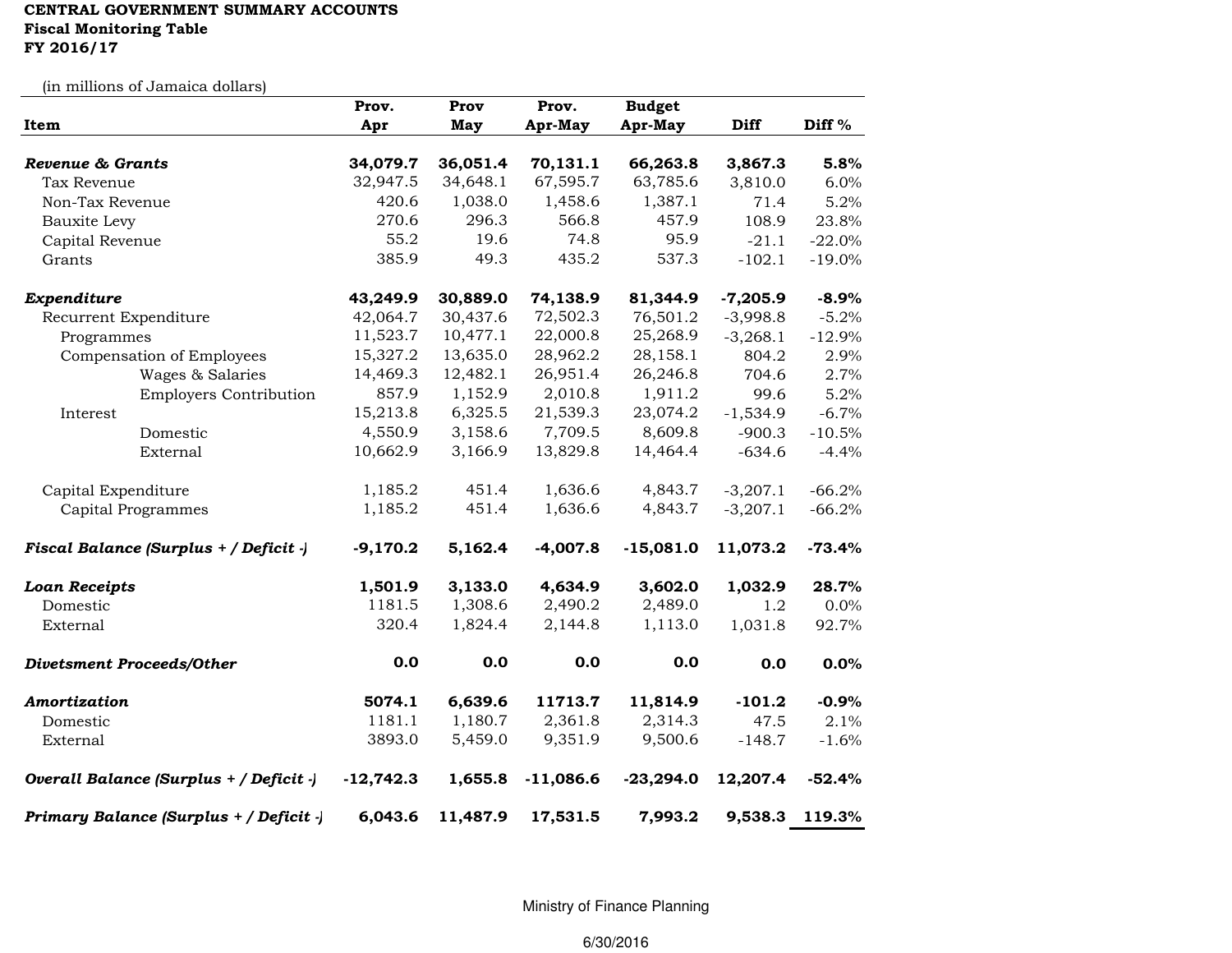## DETAILS OF REVENUE FY 2015/16

(in millions of Jamaica dollars)

| Item                        | Prov.<br>Apr | Prov<br>May | Prov.<br>Apr-May | <b>Budget</b><br>Apr-May | <b>Diff</b> | Diff <sup>%</sup> |
|-----------------------------|--------------|-------------|------------------|--------------------------|-------------|-------------------|
| Revenue & Grants            | 34,079.7     | 36,051.4    | 70,131.1         | 66,263.8                 | 3,867.3     | 5.8%              |
| <b>Tax Revenue</b>          | 32,947.5     | 34,648.1    | 67,595.7         | 63,785.6                 | 3,810.0     | 6.0%              |
| Income and profits          | 7,462.3      | 8,314.2     | 15,776.5         | 15,283.4                 | 493.1       | 3.2%              |
| Bauxite/alumina             | 0.0          | 0.0         | 0.0              | 0.0                      | 0.0         | 0.0%              |
| Other companies             | 936.261      | 524.8       | 1,461.1          | 1659.2                   | $-198.1$    | $-11.9%$          |
| <b>PAYE</b>                 | 6,170.4      | 6542.0      | 12,712.4         | 12636.1                  | 76.3        | 0.6%              |
| Tax on dividend             | 95.4         | 27.4        | 122.8            | 141.5                    | $-18.7$     | $-13.2%$          |
| Other individuals           | 215.4        | 321.9       | 537.3            | 432.2                    | 105.1       | 24.3%             |
| Tax on interest             | 44.8         | 898.1       | 942.9            | 414.4                    | 528.5       | 127.5%            |
| Production and consumption  | 13,136.2     | 12,621.5    | 25,757.7         | 23,742.3                 | 2,015.4     | 8.5%              |
| <b>MBT</b>                  | 17.5         | 17.1        | 34.6             | 17.3                     | 17.3        | 100.4%            |
| <b>SCT</b>                  | 2,260.7      | 677.3       | 2,938.0          | 3,193.7                  | $-255.7$    | $-8.0\%$          |
| Environmental Levy          | 57.136       | 16.6        | 73.7             | 82.3                     | $-8.5$      | $-10.4%$          |
| Motor vehicle licenses      | 252.162      | 258.7       | 510.9            | 479.1                    | 31.8        | 6.6%              |
| Other licenses              | 53.057       | 41.5        | 94.6             | 93.3                     | 1.3         | 1.4%              |
| Betting, gaming and lottery | 232.9        | 230.0       | 462.9            | 495.7                    | $-32.8$     | $-6.6%$           |
| <b>Accomodation Tax</b>     | 211.6        | 202.8       | 414.4            | 373.7                    | 40.7        | 10.9%             |
| Education tax               | 1,893.5      | 1,922.0     | 3,815.5          | 3,614.0                  | 201.5       | 5.6%              |
| Telephone Call Tax          | 442.7        | 399.9       | 842.6            | 678.4                    | 164.3       | 24.2%             |
| Contractors levy            | 118.5        | 106.7       | 225.2            | 162.6                    | 62.6        | 38.5%             |
| GCT (Local)                 | 6,351.4      | 7,033.6     | 13,385.0         | 12,121.2                 | 1,263.8     | 10.4%             |
| Stamp Duty (Local)          | 1,245.1      | 1,715.2     | 2,960.3          | 2,431.2                  | 529.1       | 21.8%             |

Ministry of Finance Planning

6/30/2016